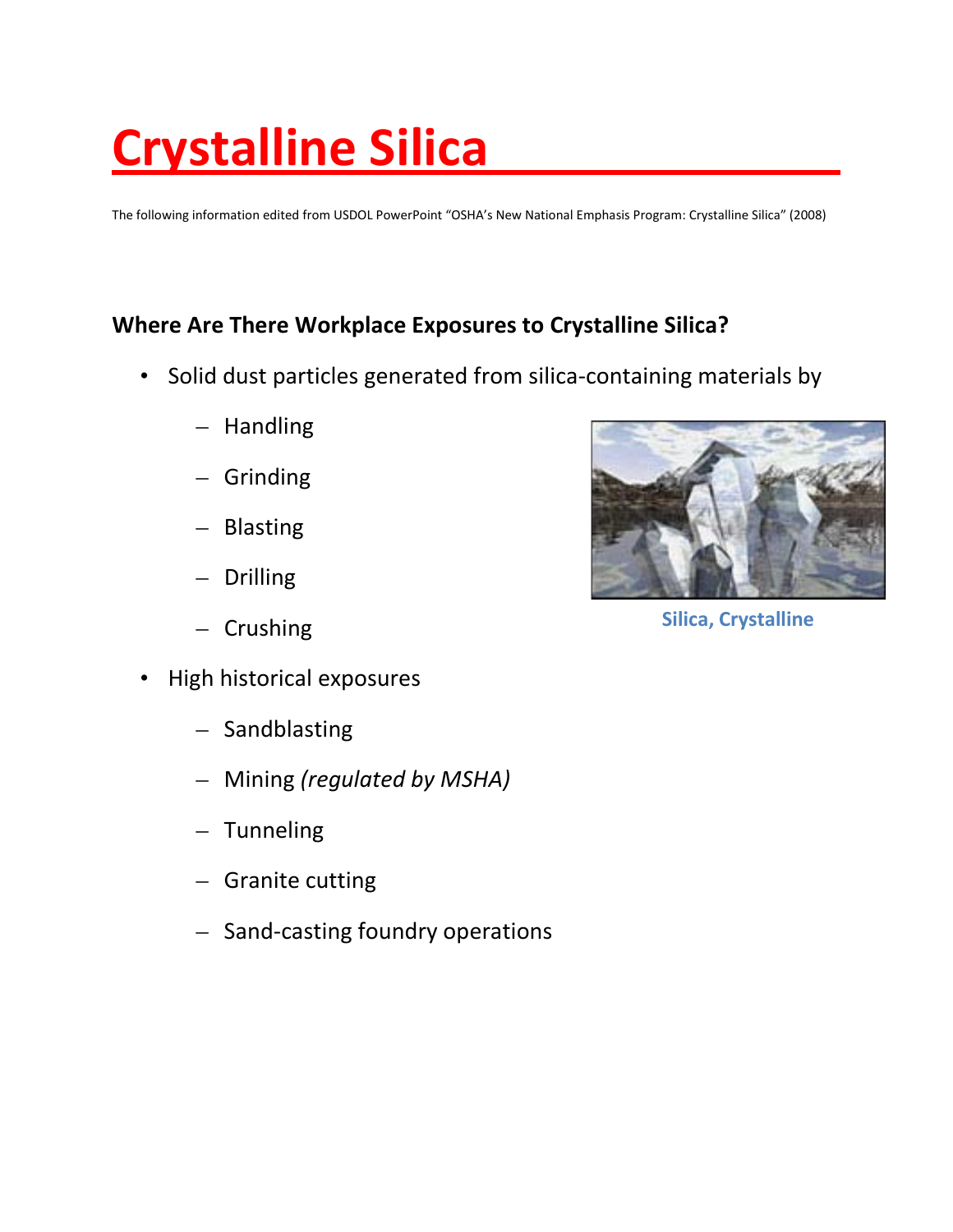### **What Are Some Possible Ways to Reduce Exposure?**

- Substitute materials that have no crystalline silica
- Locate employees as far as possible from dust-generation source
- Isolate employees OR the source
	- Control rooms
	- Enclosures
	- Barriers
- Use local exhaust ventilation (LEV systems)
- Use tools with dust-collecting
	- systems
- Use wet methods
	- Cutting
	- Chipping
	- Drilling
	- Sawing
	- Grinding
- Clean surfaces with HEPA vacuums or wet sweeping*—no compressed air!*
- And if other methods are not sufficient-

# *Use Proper Respiratory Protection*